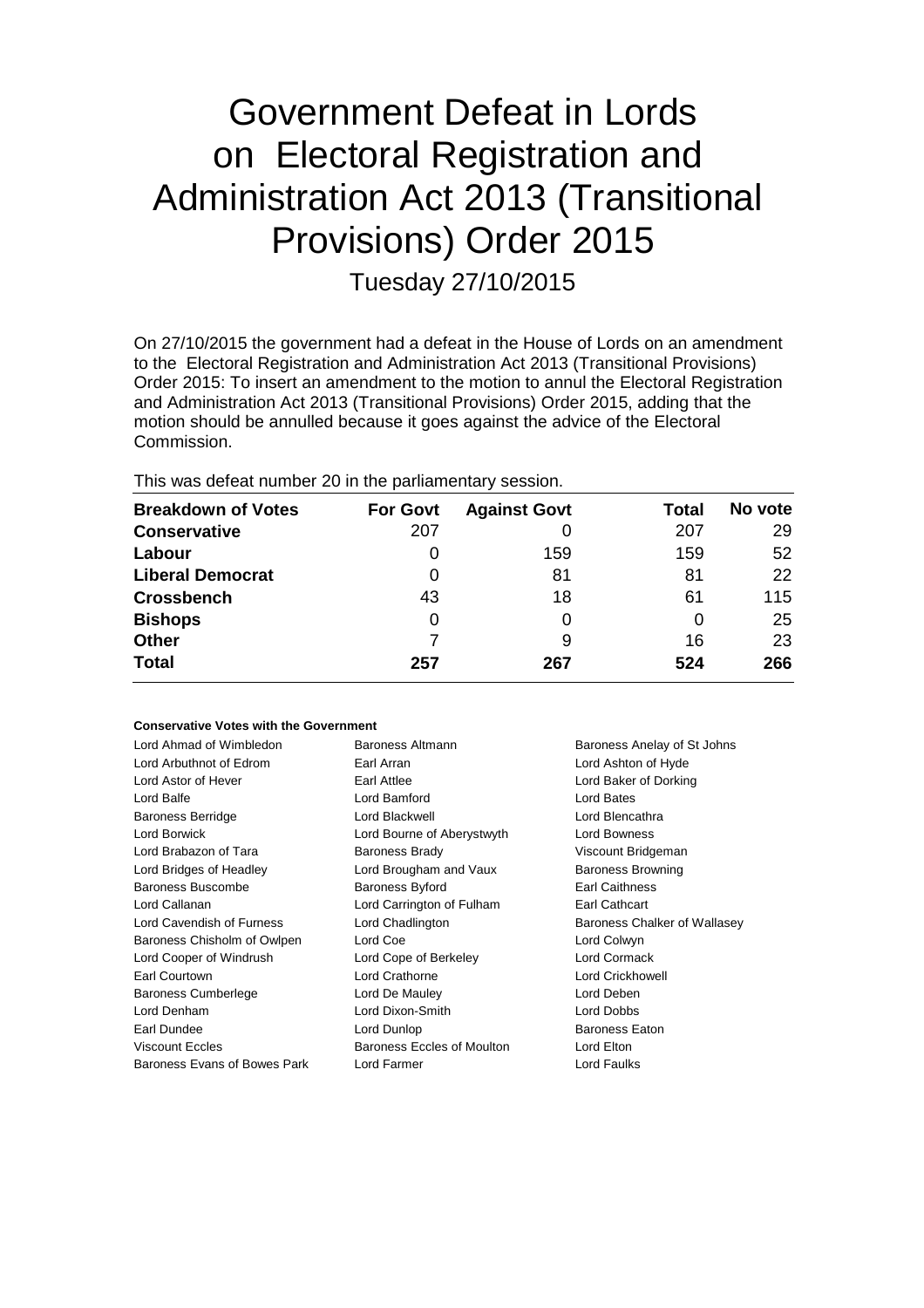Lord Finkelstein **Lord Flight** Baroness Fookes Lord Forsyth of Drumlean Lord Fowler Lord Framlingham Lord Freeman Lord Freud Lord Gardiner of Kimble Baroness Gardner of Parkes Lord Garel-Jones Controller Lord Geddes Lord Gilbert of Panteg Lord Glenarthur Lord Glendonbrook Lord Glentoran Baroness Goldie Lord Goodlad Viscount Goschen Lord Grade of Yarmouth Lord Green of Hurstpierpoint Lord Griffiths of Fforestfach Lord Hamilton of Epsom Lord Harris of Peckham Lord Hayward **Baroness Helic** Lord Henley **Constants Henley** Baroness Heyhoe Flint **Lord Higgins Baroness Hodgson of Abinger Baroness Hodgson of Abinger** Lord Hodgson of Astley Abbotts Lord Holmes of Richmond Baroness Hooper Lord Howard of Rising **Lord Howard of Lympne** Earl Howe Lord Howell of Guildford Lord Hunt of Wirral Lord Inglewood Lord James of Blackheath Baroness Jenkin of Kennington Lord Jopling Lord Keen of Elie Lord King of Bridgwater Lord Kirkham Baroness Knight of Collingtree Lord Lamont of Lerwick Lord Lang of Monkton Lord Lansley Lord Lawson of Blaby Lord Leach of Fairford Lord Lexden Earl Lindsay Lord Lingfield Earl Liverpool **Lord Livingston of Parkhead** Marquess of Lothian Lord Lucas Lord Lyell Lord Macfarlane of Bearsden Lord MacGregor of Pulham Market Lord Magan of Castletown Lord Maginnis of Drumglass Lord Mancroft Lord Marland Lord Marlesford Lord Maude of Horsham Lord Mawhinney Lord McColl of Dulwich Baroness McIntosh of Pickering Baroness Mobarik Baroness Mone Duke of Montrose Lord Moore of Lower Marsh Baroness Morris of Bolton Lord Moynihan Lord Naseby Lord Nash Baroness Neville-Jones **Baroness Neville-Rolfe** Baroness Newlove Baroness Noakes Lord Northbrook Lord Norton of Louth Lord O'Shaughnessy Baroness O'Cathain Lord O'Neill of Gatley Baroness Oppenheim-Barnes and Lord Palumbo **Baroness Perry of Southwark** Lord Plumb Lord Polak Lord Popat Lord Prior of Brampton Baroness Rawlings Lord Renfrew of Kaimsthorn Lord Ribeiro Viscount Ridley Lord Risby Lord Rose of Monewden Lord Rotherwick Lord Ryder of Wensum Lord Saatchi Lord Sanderson of Bowden Lord Sassoon Baroness Seccombe **Earl Selborne Earl Selborne Lord Selkirk of Douglas** Lord Selsdon Baroness Shackleton of Belgravia Baroness Sharples Lord Sheikh **Baroness Shephard of Northwold** Lord Sherbourne of Didsbury Baroness Shields **Earl Shrewsbury** Earl Shrewsbury **Lord Skelmersdale** Lord Smith of Hindhead **Lord Spicer Lord Stedman-Scott Baroness Stedman-Scott** Lord Sterling of Plaistow **Lord Stewartby Baroness Stowell of Beeston** Lord Strathclyde **Baroness Stroud** Lord Suri Lord Swinfen Lord Taylor of Holbeach Lord Trefgarne Viscount Trenchard Lord Trimble Lord True Baroness Trumpington Lord Tugendhat Viscount Ullswater Baroness Verma Lord Wakeham Baroness Warsi Lord Wasserman Lord Wei Lord Whitby Baroness Wilcox Baroness Williams of Trafford Lord Wolfson of Sunningdale Lord Wolfson of Aspley Guise Lord Young of Cookham Viscount Younger of Leckie

Lord Feldman of Elstree Lord Fellowes of West Stafford Lord Fink

**Conservative Votes against the Government**

**Labour Votes with the Government**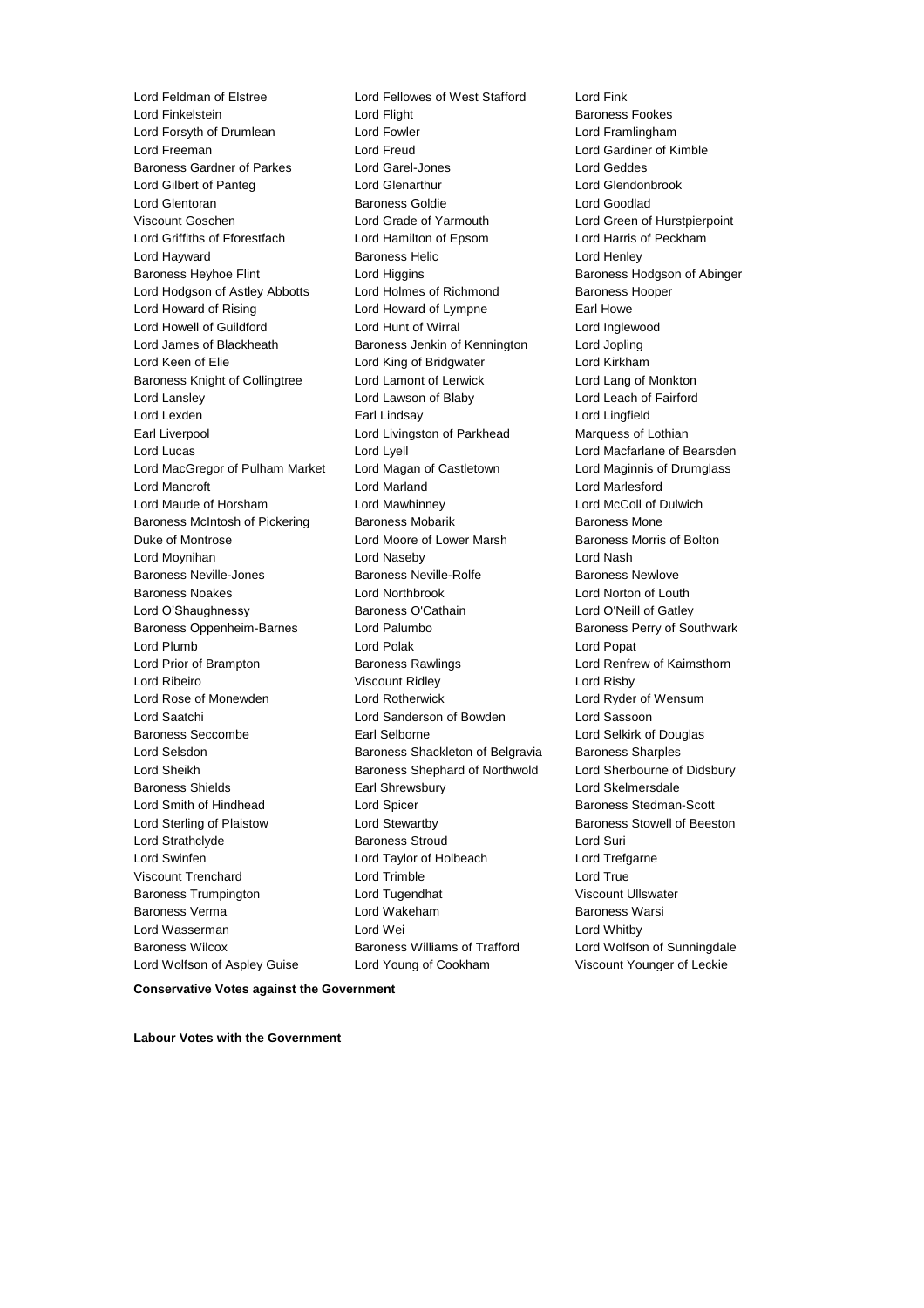### **Labour Votes against the Government**

Lord Anderson of Swansea Baroness Andrews Baroness Armstrong of Hill Top Lord Bach Baroness Bakewell Lord Bassam of Brighton Lord Berkeley Baroness Blackstone Baroness Blood Lord Bradley Lord Bragg Lord Brennan Lord Brooke of Alverthorpe Lord Brookman Lord Carter of Coles Lord Cashman Lord Clark of Windermere Lord Clarke of Hampstead Lord Clinton-Davis **Lord Collins of Highbury** Baroness Corston Baroness Crawley Lord Davies of Stamford Lord Davies of Oldham Baroness Dean of Thornton-le-Fylde Lord Desai **Baroness Danaghy** Baroness Donaghy Lord Donoughue Baroness Drake Lord Dubs Lord Evans of Watford Lord Evans of Temple Guiting Lord Falconer of Thoroton Baroness Farrington of Ribbleton Lord Faulkner of Worcester Lord Foster of Bishop Auckland Lord Foulkes of Cumnock **Baroness Gale** Baroness Gibson of Market Rasen Lord Giddens **Baroness Golding** Baroness Golding Baroness Goudie Baroness Gould of Potternewton Lord Grantchester Lord Griffiths of Burry Port Lord Grocott Viscount Hanworth Lord Harris of Haringey Lord Harrison Lord Hart of Chilton Lord Haskel Lord Haworth **Baroness Hayter of Kentish Town** Baroness Healy of Primrose Hill Baroness Henig **Baroness Hilton of Eggardon** Lord Hollick Baroness Howells of St Davids Lord Howie of Troon Lord Hoyle Lord Hughes of Woodside Lord Hunt of Kings Heath Lord Hutton of Furness Lord Irvine of Lairg **Baroness Jay of Paddington** Lord Jones Baroness Jones of Whitchurch Lord Jordan Lord Judd Baroness Kennedy of Cradley **Lord Kennedy of Southwark** Baroness Kennedy of The Shaws Baroness King of Bow Baroness Kinnock of Holyhead Lord Kinnock Lord Kirkhill Lord Knight of Weymouth Baroness Lawrence of Clarendon Lord Layard **Lord Lea of Crondall** Lord Lord Leitch Lord Lennie **Lord Levy** Lord Levy **Baroness Liddell of Coatdyke** Lord Liddle Lord Lipsey Baroness Lister of Burtersett Lord Lympne Lord Macdonald of Tradeston Lord MacKenzie of Culkein Baroness Mallalieu Baroness Massey of Darwen Lord Maxton Lord McAvoy **Lord McConnell of Glenscorrodale** Baroness McDonagh Lord McFall of Alcluith Baroness McIntosh of Hudnall Lord Mendelsohn Lord Mitchell Lord Monks Baroness Morgan of Ely Lord Morgan Lord Morris of Handsworth Lord Morris of Aberavon Baroness Morris of Yardley Baroness Nye Lord O'Neill of Clackmannan Lord Patel of Bradford Lord Patel of Blackburn Lord Pendry Baroness Pitkeathley Lord Plant of Highfield Lord Prescott Baroness Prosser **Baroness Quin** Baroness Quin **Lord Radice** Baroness Ramsay of Cartvale Baroness Rebuck Lord Reid of Cardowan Lord Richard Lord Rooker Lord Rosser Lord Rowlands Baroness Royall of Blaisdon Lord Sawyer Baroness Sherlock Viscount Simon Baroness Smith of Gilmorehill Baroness Smith of Basildon Lord Snape Lord Soley Lord Stevenson of Balmacara Lord Stone of Blackheath Baroness Symons of Vernham Dean Lord Taylor of Blackburn **Baroness Taylor of Bolton** Baroness Thornton Lord Tomlinson **Lord Touhig Lord Touhig Lord Triesman** Lord Tunnicliffe **Lord Turnberg** Lord Turnberg **Baroness Turner of Camden** Lord Warner **Baroness Warwick of Undercliffe** Lord Watson of Invergowrie Lord West of Spithead **Baroness Wheeler** Baroness Wheeler Baroness Whitaker Lord Whitty **Lord Williams of Elvel** Lord Wills Baroness Worthington Baroness Young of Old Scone Lord Young of Norwood Green

Baroness Adams of Craigielea Lord Adonis Lord Allen of Kensington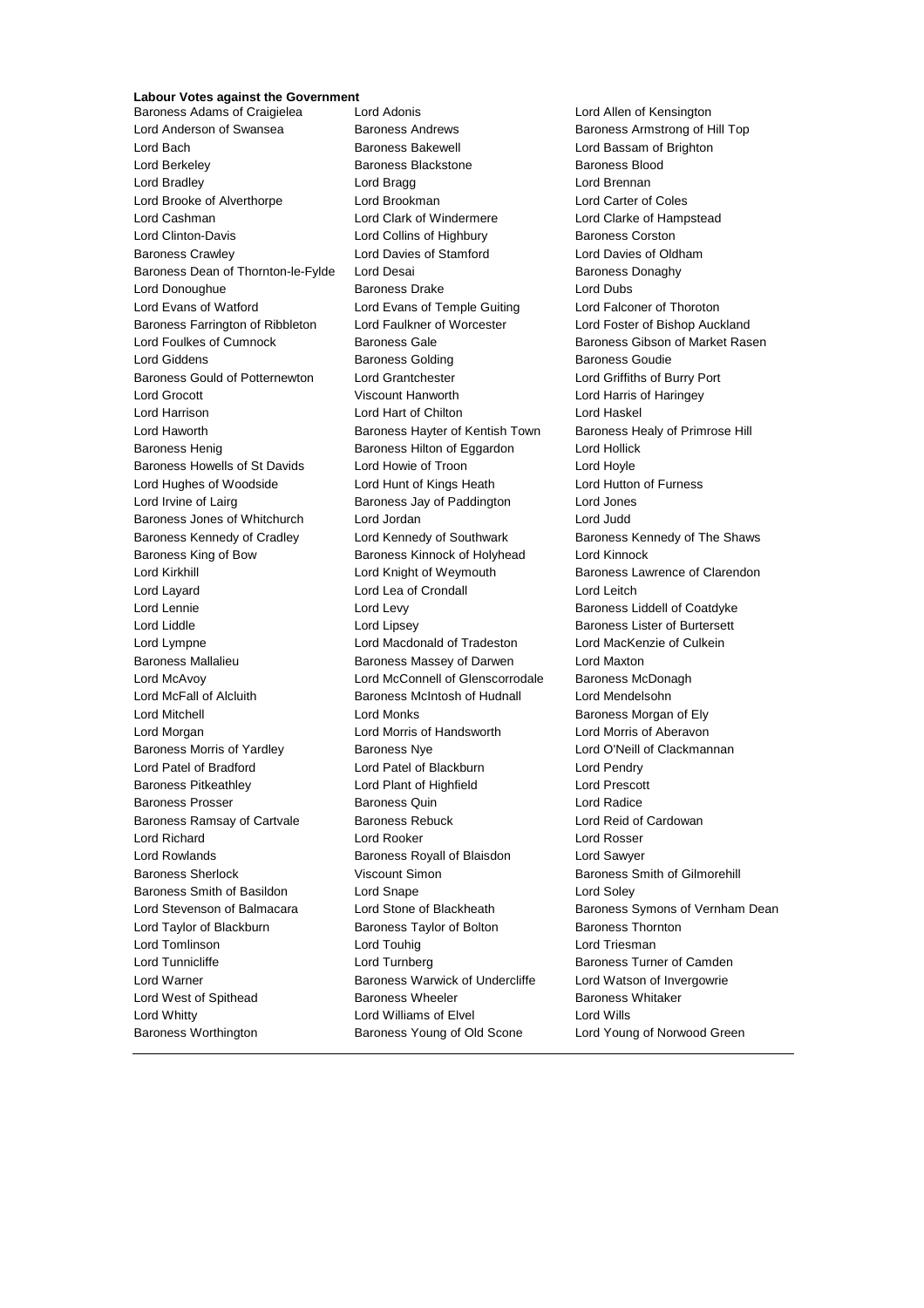#### **Liberal Democrat Votes with the Government**

| Liberal Democrat Votes against the Government |  |             |
|-----------------------------------------------|--|-------------|
| حمده مناماه المعما                            |  | Lord Achdon |

| Lord Addington                                | Lord Ashdown of Norton-sub-Hamdon Lord Avebury |                                    |
|-----------------------------------------------|------------------------------------------------|------------------------------------|
| Baroness Bakewell of Hardington<br>Mandeville | <b>Baroness Barker</b>                         | <b>Baroness Benjamin</b>           |
| Baroness Bonham-Carter of Yarnbury            | Lord Bradshaw                                  | Lord Burnett                       |
| Lord Clement-Jones                            | <b>Lord Cotter</b>                             | Lord Dholakia                      |
| <b>Baroness Doocey</b>                        | Lord Fearn                                     | Lord Fox                           |
| Baroness Garden of Frognal                    | Lord German                                    | Earl Glasgow                       |
| Lord Goddard of Stockport                     | <b>Lord Greaves</b>                            | <b>Baroness Grender</b>            |
| Baroness Hamwee                               | Baroness Harris of Richmond                    | <b>Baroness Humphreys</b>          |
| Lord Hussain                                  | Baroness Hussein-Ece                           | Baroness Janke                     |
| <b>Baroness Jolly</b>                         | Lord Jones of Cheltenham                       | Lord Kirkwood of Kirkhope          |
| <b>Baroness Kramer</b>                        | Lord Lee of Trafford                           | Lord Loomba                        |
| <b>Baroness Ludford</b>                       | Lord Maclennan of Rogart                       | Baroness Maddock                   |
| Baroness Manzoor                              | Lord Marks of Henley-on-Thames                 | Lord McNally                       |
| Baroness Miller of Chilthorne Domer           | Lord Newby                                     | Baroness Nicholson of Winterbourne |
| <b>Baroness Northover</b>                     | <b>Lord Oates</b>                              | Earl Oxford and Asquith            |
| Lord Paddick                                  | Lord Palmer of Childs Hill                     | <b>Baroness Parminter</b>          |
| <b>Baroness Pinnock</b>                       | Lord Purvis of Tweed                           | Baroness Randerson                 |
| Lord Razzall                                  | Lord Redesdale                                 | Lord Rennard                       |
| Lord Roberts of Llandudno                     | Lord Rodgers of Quarry Bank                    | Baroness Scott of Needham Market   |
| Lord Scriven                                  | Lord Sharkey                                   | Baroness Sharp of Guildford        |
| Baroness Sheehan                              | Lord Shutt of Greetland                        | Baroness Smith of Newnham          |
| Lord Smith of Clifton                         | Lord Steel of Aikwood                          | Lord Stephen                       |
| Lord Stoneham of Droxford                     | Lord Storey                                    | Lord Strasburger                   |
| <b>Baroness Suttie</b>                        | Lord Teverson                                  | Baroness Thomas of Winchester      |
| Lord Thomas of Gresford                       | Lord Tope                                      | Lord Tyler                         |
| Lord Verjee                                   | Lord Wallace of Saltaire                       | <b>Baroness Walmsley</b>           |
| Baroness Williams of Crosby                   | Lord Willis of Knaresborough                   | Lord Wrigglesworth                 |
|                                               |                                                |                                    |

### **Crossbench Votes with the Government**<br>
Lord Berkelev of Knighton<br>
Lord Best

Lord Woolf

Lord Berkeley of Knighton Lord Best Lord Bew Baroness Butler-Sloss Lord Cameron of Dillington Lord Condon Viscount Craigavon Lord Crisp Lord Curry of Kirkharle **Lord Dear** Lord Dear **Baroness Deech** Lord Eames **Baroness Greengross** Lord Greenway Earl Hay of Kinnoull **Baroness Hollins** Lord Hope of Craighead Lord Jay of Ewelme **Lord Kakkar Constant Listowel** Lord Kakkar **Earl Listowel** Lord Luce **Earl Lytton** Earl Lytton **Baroness Masham of Ilton** Lord McCluskey **Baroness O'Loan** Baroness O'Loan Baroness O'Neill of Bengarve Lord Patel Lord Phillips of Worth Matravers Lord Rowe-Beddoe Lord Russell of Liverpool Earl Sandwich Lord Scott of Foscote Duke of Somerset Lord St John of Bletso Lord Sutherland of Houndwood Lord Trees Lord Walpole Lord Wilson of Tillyorn

## **Crossbench Votes against the Government**<br>Lord Alton of Liverpool Lord B

Baroness Campbell of Surbiton Earl Clancarty Viscount Colville of Culross Baroness Flather **Lord Freyberg** Lord Freyberg **Lord Hameed** Lord Hannay of Chiswick Lord Kerr of Kinlochard Lord Kerslake Baroness Kidron Lord Kilclooney Lord Low of Dalston Baroness Stern **Example 2** Lord Williams of Baglan Baroness Young of Hornsey

Lord Blair of Boughton Baroness Boothroyd

Lord Bichard **Viscount Brookeborough** Lord Brown of Eaton-under-Heywood<br>
Lord Butler of Brockwell **Brookes Butler-Sloss** Lord Cameron of Dillington